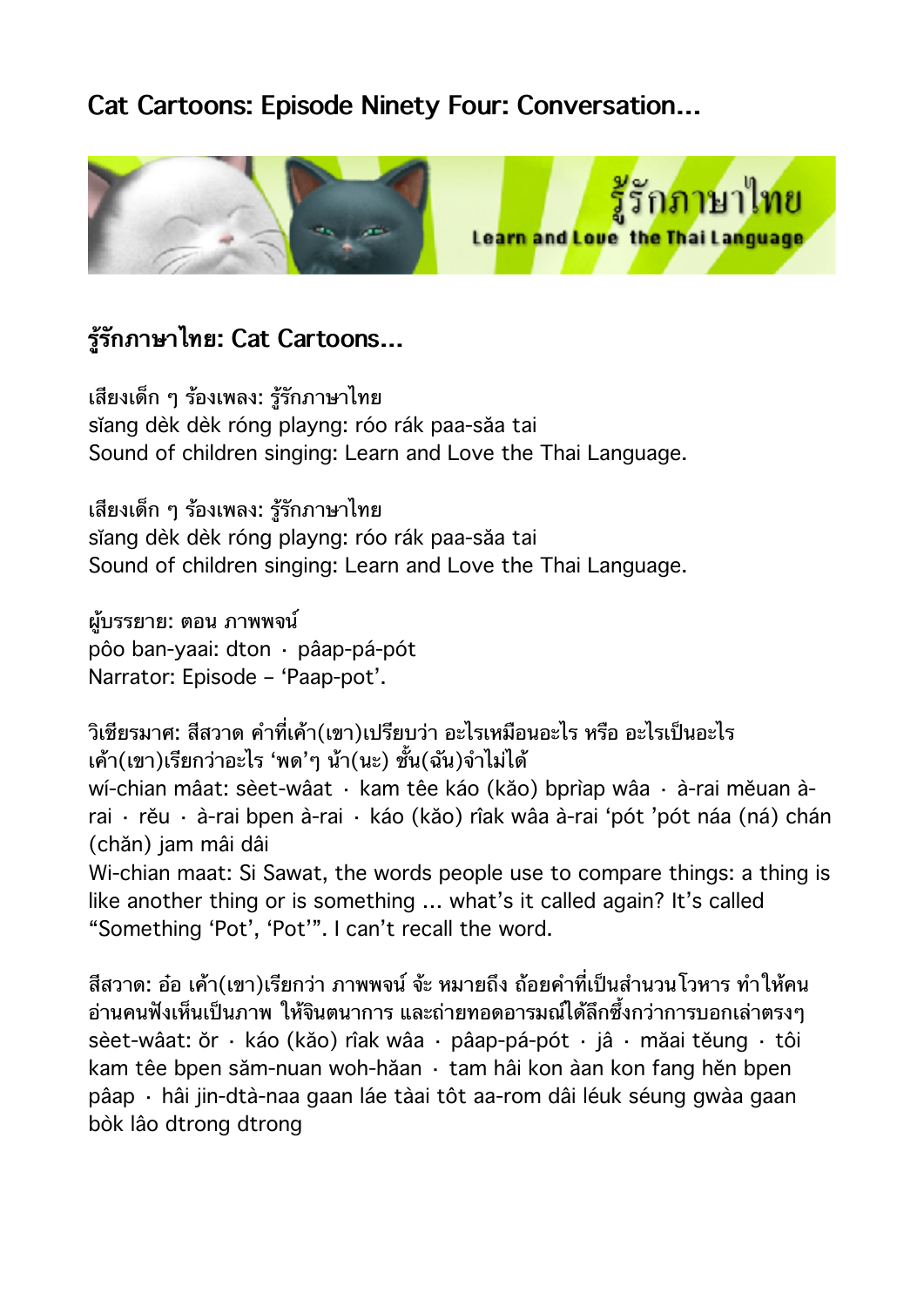Si Sawat: Ah! It's called a 'Paap-pot', meaning '(the) use of figurative language to create imagery in the mind of the reader or listener, evoke the imagination and convey emotions at a deeper level', compared to the use of literal language.

้วิเชียรมาศ: อ๋อ อย่างเช่น เก้าแต้มที่อ้วนหยั่ง(อย่าง)กับหมูตอนตกน้ำตายใช่มั้ย(ไหม) wí-chian mâat: ŏr · yàang châyn · gâo dtâem têe ûan yàng (yàang) gàp mŏo dton dtòk nám dtaai châi mái (măi)

Wi-chian maat : Ah, for example 'Kao Taem is as obese as a fat pig falling to its death in the water', right?

้เก้าแต้ม: ใครจะสวยเหมือนเธอล่ะจ๊ะวิเชียรมาศ ไว้หุ่นซะ(เสีย)ผอมหยั่งกะ(อย่างกับ)กุ้งแห้ง gâo dtâem: krai jà sŭay mĕuan ter lâ já wí-chian mâat · wái hùn sá (sĭa) pŏm yàng gà (yàang gàp) gûng hâeng

Kao Taem: There's no one quite as pretty as you are, Wi-chian maat. You maintain your figure as thin as a dried shrimp.

### สีสวาด: สำนวนโวหารเปรียบเทียบหยั่ง(อย่าง)นี้นี่แหละเค้า(เขา)เรียกว่า ภาพพจน์ มีตั้ง หลายอยาง วนหลงชน(ฉน)จะเลาใหฟง

sèet-wâat: săm-nuan woh hăan bprìap tîap yàng (yàang) née nêe làe káo (kăo) rîak wâa · pâap-pá-pót · mee dtânglăai yàang · wan lăng chán (chăn) jà lâo hâi fang

Si Sawat: It's the use of figurative language to draw comparisons in this way, that's called 'Paap-pot'. There are many types, which I will talk about at a later time.

#### ผับรรยาย: ภาพพจน์ หมายถึง ถ้อยคำที่เป็นสำนวนโวหาร มีการเปรียบเทียบ ทำให้คนอ่าน คนฟังเห็นเป็นภาพ

pôo ban-yaai: pâap-pá-pót · măai tĕung · tôi kam têe bpen săm-nuan wohhăan · mee gaan bprìap tîap · tam hâi kon àan kon fang hěn bpen pâap Narrator: 'Paap-pot' means 'words and language figuratively to draw comparisons so as to create imagery in the mind of the reader or listener'.

แมวทั้งสามตัว: แล้วพบกันใหม่นะครับบบ (ครับ) maew táng săam dtua: láew póp gan mài ná (kráp) All Three Cats: See you again next time!

เสยงเดก ๆ รองเพลง: รรกภาษาไทย

sĭang dèk dèk róng playng: róo rák paa-săa tai Sound of children singing: Learn and Love the Thai Language.